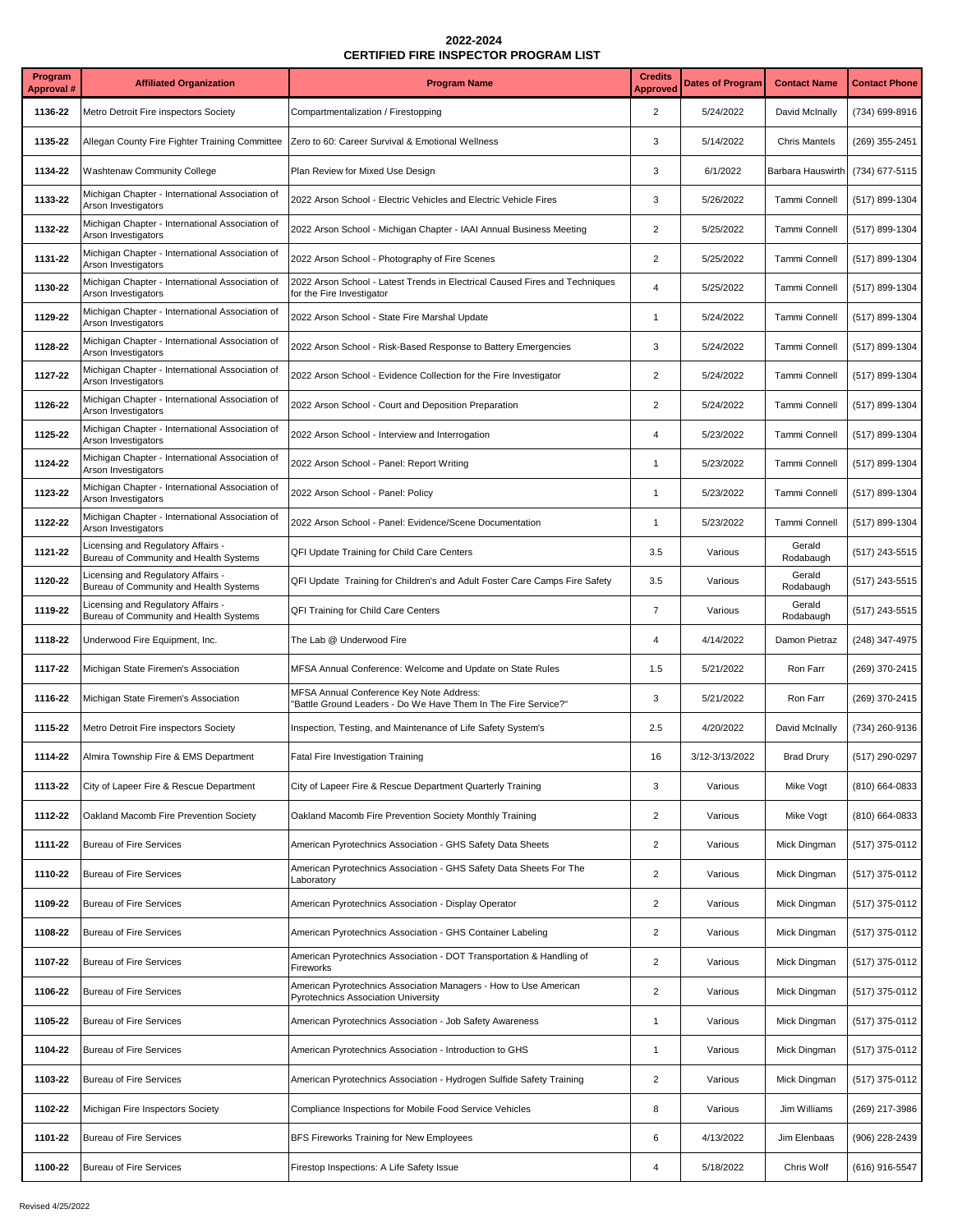| Program<br>Approval # | <b>Affiliated Organization</b>                                      | <b>Program Name</b>                                                                                    | <b>Credits</b><br><b>Approved</b> | <b>Dates of Program</b> | <b>Contact Name</b>    | <b>Contact Phone</b> |
|-----------------------|---------------------------------------------------------------------|--------------------------------------------------------------------------------------------------------|-----------------------------------|-------------------------|------------------------|----------------------|
| 1099-22               | South Oakland Fire Association                                      | South Oakland Fire Association Staff Meeting                                                           | $\overline{\mathbf{c}}$           | 11/30/2022              | <b>Robert Ginther</b>  | (248) 721-0758       |
| 1098-22               | South Oakland Fire Association                                      | South Oakland Fire Association Staff Meeting                                                           | $\overline{2}$                    | 10/26/2022              | <b>Robert Ginther</b>  | (248) 721-0758       |
| 1097-22               | South Oakland Fire Association                                      | South Oakland Fire Association Staff Meeting                                                           | $\overline{\mathbf{c}}$           | 9/28/2022               | <b>Robert Ginther</b>  | (248) 721-0758       |
| 1096-22               | South Oakland Fire Association                                      | South Oakland Fire Association Staff Meeting                                                           | $\overline{2}$                    | 8/24/2022               | <b>Robert Ginther</b>  | (248) 721-0758       |
| 1095-22               | South Oakland Fire Association                                      | South Oakland Fire Association Staff Meeting                                                           | $\overline{2}$                    | 7/27/2022               | Robert Ginther         | (248) 721-0758       |
| 1094-22               | South Oakland Fire Association                                      | South Oakland Fire Association Staff Meeting                                                           | $\sqrt{2}$                        | 6/22/2022               | <b>Robert Ginther</b>  | (248) 721-0758       |
| 1093-22               | South Oakland Fire Association                                      | South Oakland Fire Association Staff Meeting                                                           | $\overline{2}$                    | 5/25/2022               | Robert Ginther         | (248) 721-0758       |
| 1092-22               | South Oakland Fire Association                                      | South Oakland Fire Association Staff Meeting                                                           | $\mathbf 2$                       | 4/27/2022               | <b>Robert Ginther</b>  | (248) 721-0758       |
| 1091-22               | South Oakland Fire Association                                      | South Oakland Fire Association Staff Meeting                                                           | $\overline{2}$                    | 3/23/2022               | <b>Robert Ginther</b>  | (248) 721-0758       |
| 1090-22               | South Oakland Fire Association                                      | South Oakland Fire Association Staff Meeting                                                           | $\overline{\mathbf{c}}$           | 2/23/2022               | <b>Robert Ginther</b>  | (248) 721-0758       |
| 1089-22               | Central Michigan Fire Inspectors Society                            | In Building Radio Communications                                                                       | $\overline{2}$                    | 5/18/2022               | <b>Brandon Rossi</b>   | (989) 792-7596       |
| 1088-22               | Oakland County Association of Arson and Fire<br>Investigators, Inc. | OCAAFII Annual Seminar - Litium Ion Batteries                                                          | 14                                | 5/4-5/5/2022            | Laura Ridenour         | (313) 934-2839       |
| 1087-22               | Michigan Association of Fire Chiefs                                 | How to Create a Motivated Work Culture                                                                 | $\sqrt{2}$                        | 4/13/2022               | <b>Rick Boisvert</b>   | (248) 762-7929       |
| 1086-22               | Michigan Association of Fire Chiefs                                 | Electrifying Michigan, The Fire Chiefs Guide to Batteries                                              | $\mathbf{1}$                      | 4/12/2022               | <b>Rick Boisvert</b>   | (248) 762-7929       |
| 1085-22               | Michigan Association of Fire Chiefs                                 | Legislative Issues Facing Michigan's Fire Service Today                                                | $\mathbf{1}$                      | 4/11/2022               | <b>Rick Boisvert</b>   | (248) 762-7929       |
| 1084-22               | Michigan Association of Fire Chiefs                                 | 5,4,3,2,1: The 5 Most important Words in Leadership                                                    | 1.5                               | 4/11/2022               | <b>Rick Boisvert</b>   | (248) 762-7929       |
| 1083-22               | Oakland County Association of Arson and Fire<br>Investigators, Inc. | Expert Testimony and the Fire Investigator<br>CPSC Overview and Assistance To The Fire Investigator    | 3                                 | 3/15/2022               | Laura Ridenour         | (313) 943-2839       |
| 1082-22               | South Oakland Fire Investigation Team                               | South Oakland Fire Investigation Team Quarterly Training                                               | $\mathbf 2$                       | 10/26/2022              | Robert Ginther         | (248) 721-0758       |
| 1081-22               | South Oakland Fire Investigation Team                               | South Oakland Fire Investigation Team Quarterly Training                                               | $\overline{\mathbf{c}}$           | 9/28/2022               | Robert Ginther         | (248) 721-0758       |
| 1080-22               | South Oakland Fire Investigation Team                               | South Oakland Fire Investigation Team Quarterly Training                                               | $\sqrt{2}$                        | 4/20/2022               | Robert Ginther         | (248) 721-0758       |
| 1079-22               | Metro Detroit Fire inspectors Society                               | Emergency Responder Radio Coverage Systems                                                             | 2.5                               | 3/30/2022               | David McInally         | (734) 699-8916       |
| 1078-22               | <b>Viking Corporation</b>                                           | Sprinklers, Systems and Fire Protection Solutions                                                      | 20                                | Various                 | Joshua Overholt        | (269) 223-0796       |
| 1077-22               | Tri-County Fire Inspectors Association                              | Water-Based Fire Protection Systems                                                                    | 5                                 | 3/8/2022<br>4/19/2022   | <b>Bradley Dornbos</b> | (616) 889-1694       |
| 1076-22               | Society of Fire Protection Engineers - Michigan                     | Low Oxygen Systems for Cold Storage                                                                    | 3                                 | 2/15/2022               | Laura Ridenour         | (313) 943-2839       |
| 1075-22               | Central Michigan Fire Inspectors Society                            | Hands-On Vehicle Fire/Arson Investigation                                                              | 20                                | Various                 | <b>Brandon Rossi</b>   | (989) 792-7596       |
| 1074-22               | HuVACO (Washtenaw Community College)                                | Wood Use and Recognition of Fire Retardant Treated Wood in the Michigan<br>Building Code (CP-21-00070) | 3                                 | 5/4/2022                | Barbara Hauswirth      | (734) 677-5060       |
| 1073-22               | HuVACO (Washtenaw Community College)                                | Radon - 101 Introduction to Radon Measurement and Radon Reduction Methods                              | 3                                 | 4/6/2022                | Barbara Hauswirth      | (734) 677-5060       |
| 1072-22               | HuVACO (Washtenaw Community College)                                | Technical - After the Storm                                                                            | 3                                 | 3/2/2022                | Barbara Hauswirth      | (734) 677-5060       |
| 1071-22               | HuVACO (Washtenaw Community College)                                | Fastener & Anchor Systems for Residential & Commercial Construction (CP-20-<br>00083)                  | 3                                 | 2/2/2022                | Barbara Hauswirth      | (734) 677-5060       |
| 1070-22               | HuVACO (Washtenaw Community College)                                | 2015 MRC Wall Bracing Basics (CPA-20-00072)                                                            | 3                                 | 1/12/2022               | Barbara Hauswirth      | (734) 677-5060       |
| 1069-22               | Michigan Fire Inspectors Society                                    | Michigan Fire Service Round Table                                                                      | $\overline{\mathbf{c}}$           | 2/7/2022                | Michael Evans          | (810) 360-5363       |
| 1068-22               | Michigan Fire Inspectors Society                                    | Understanding a NUMBER of Things                                                                       | 1.5                               | 2/10/2022               | Michael Evans          | (810) 360-5363       |
| 1067-22               | Michigan Fire Inspectors Society                                    | NFPA Updates   LiNK Resources                                                                          | 1.5                               | 2/10/2022               | Michael Evans          | (810) 360-5363       |
| 1066-22               | Michigan Fire Inspectors Society                                    | Yellow Rose Campaign                                                                                   | 1.5                               | 2/10/2022               | Michael Evans          | (810) 360-5363       |
| 1065-22               | Michigan Fire Inspectors Society                                    | Underground Water Services for Site Development                                                        | 1.5                               | 2/10/2022               | Michael Evans          | (810) 360-5363       |
| 1064-22               | Michigan Fire Inspectors Society                                    | Wicked Issues Facing the Code Official                                                                 | 3                                 | 2/9/2022                | Michael Evans          | (810) 360-5363       |
| 1063-22               | Michigan Fire Inspectors Society                                    | Legislative Process                                                                                    | $\mathbf{1}$                      | 2/9/2022                | Michael Evans          | (810) 360-5363       |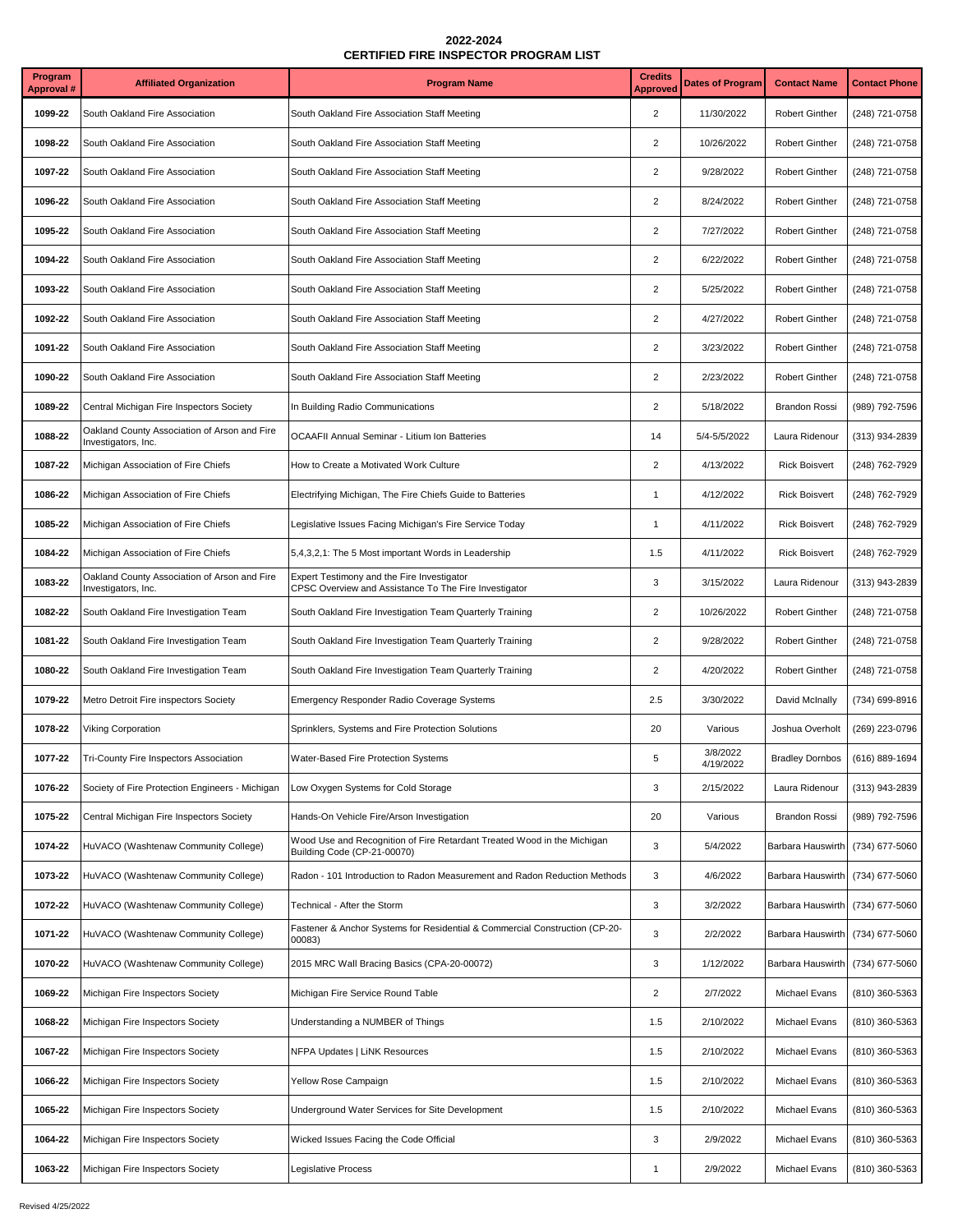| Program<br><b>Approval #</b> | <b>Affiliated Organization</b>              | <b>Program Name</b>                                                                                   | <b>Credits</b><br>Approved | <b>Dates of Program</b> | <b>Contact Name</b>           | <b>Contact Phone</b>             |
|------------------------------|---------------------------------------------|-------------------------------------------------------------------------------------------------------|----------------------------|-------------------------|-------------------------------|----------------------------------|
| 1062-22                      | Michigan Fire Inspectors Society            | State Fire Marshal's Update / Keynote Session: The Path Forward: Public Safety<br>in the Decade Ahead | $\overline{2}$             | 2/9/2022                | Michael Evans                 | (810) 360-5363                   |
| 1061-22                      | Michigan Fire Inspectors Society            | 2021 IFC Significant Changes                                                                          | 6                          | 2/8/2022                | Michael Evans                 | (810) 360-5363                   |
| 1060-22                      | South Oakland Fire Investigation Team       | NFPA 921 Review                                                                                       | $\overline{2}$             | 1/26/2022               | Robert Ginther                | (248) 721-0758                   |
| 1059-22                      | Tri-County Fire Inspectors Association      | MI Prevention Updates - CRR                                                                           | $\sqrt{2}$                 | 2/15/2022               | <b>Chris Mantels</b>          | (269) 355-2451                   |
| 1058-22                      | Michigan Fire Inspectors Society            | Legislative Process for Fire Service Members                                                          | 1                          | 1/24/2022               | Tammi Connell<br>Jim Williams | (517) 899-1304<br>(269) 217-3986 |
| 1057-22                      | St. Clair County Fire Investigation Team    | Fire Investigations For First Responders                                                              | 18                         | 3/26-3/27/2022          | Joseph Doan                   | (810) 794-3431                   |
| 1056-22                      | Central Michigan Fire Inspectors Society    | Central Michigan Fire Inspectors Society Monthly Code Update Meetings                                 | $\mathbf{1}$               | Various                 | <b>Brandon Rossi</b>          | (989) 792-7596                   |
| 1055-22                      | <b>Bureau of Fire Services</b>              | BFS Inspector Training - Bureau Updates                                                               | $\mathbf{1}$               | Various                 | Jim Elenbaas                  | (906) 228-2439                   |
| 1054-22                      | <b>Bureau of Fire Services</b>              | BFS Inspector Training - Codes                                                                        | 4                          | Various                 | Jim Elenbaas                  | (906) 228-2439                   |
| 1053-22                      | <b>Bureau of Fire Services</b>              | BFS Inspector Training - Rules                                                                        | $\overline{c}$             | Various                 | Jim Elenbaas                  | (906) 228-2439                   |
| 1052-22                      | <b>Bureau of Fire Services</b>              | BFS Inspector Training - Policies & Procedures                                                        | 3                          | Various                 | Jim Elenbaas                  | (906) 228-2439                   |
| 1051-22                      | City of Sterling Heights                    | Commercial Inspector Basic Training                                                                   | 21                         | Various                 | Frank Bayer                   | (586) 446-2360                   |
| 1050-22                      | Northwest Regional Fire Training            | Fire Radios 101                                                                                       | 3                          | 3/16/2022               | <b>Brent Haskin</b>           | (616) 540-9825                   |
| 1049-22                      | Northwest Regional Fire Training            | Fire Alarms 101                                                                                       | 3                          | 3/16/2022               | <b>Brent Haskin</b>           | (616) 540-9825                   |
| 1048-22                      | St. Clair County Fire Investigation Team    | St. Clair County Fire Investigation Team / IAAI Michigan Chapter Annual Training<br>Seminar           | $\boldsymbol{9}$           | 3/5/2022                | Joseph Doan                   | (810) 794-3431                   |
| 1047(d)-22                   | Michigan Fire Inspectors Society            | NFPA Fire Inspector II - Module 4                                                                     | 8                          | Various                 | Marty Myers                   | (269) 488-4202                   |
| 1047(c)-22                   | Michigan Fire Inspectors Society            | NFPA Fire Inspector II - Module 3                                                                     | 8                          | Various                 | <b>Marty Myers</b>            | (269) 488-4202                   |
| 1047(b)-22                   | Michigan Fire Inspectors Society            | NFPA Fire Inspector II - Module 2                                                                     | 8                          | Various                 | <b>Marty Myers</b>            | (269) 488-4202                   |
| 1047(a)-22                   | Michigan Fire Inspectors Society            | NFPA Fire Inspector II - Module 1                                                                     | 8                          | Various                 | <b>Marty Myers</b>            | (269) 488-4202                   |
| 1046(j)-22                   | Michigan Fire Inspectors Society            | NFPA Fire Inspector I - Module 5, Day 2                                                               | 8                          | Various                 | <b>Marty Myers</b>            | (269) 488-4202                   |
| 1046(i)-22                   | Michigan Fire Inspectors Society            | NFPA Fire Inspector I - Module 5, Day 1                                                               | 8                          | Various                 | Marty Myers                   | (269) 488-4202                   |
| 1046(h)-22                   | Michigan Fire Inspectors Society            | NFPA Fire Inspector I - Module 4, Day 2                                                               | 8                          | Various                 | <b>Marty Myers</b>            | (269) 488-4202                   |
|                              | 1046(g)-22 Michigan Fire Inspectors Society | NFPA Fire Inspector I - Module 4, Day 1                                                               |                            | Various                 | Marty Myers                   | (269) 488-4202                   |
| 1046(f)-22                   | Michigan Fire Inspectors Society            | NFPA Fire Inspector I - Module 3, Day 2                                                               | 8                          | Various                 | <b>Marty Myers</b>            | (269) 488-4202                   |
| 1046(e)-22                   | Michigan Fire Inspectors Society            | NFPA Fire Inspector I - Module 3, Day 1                                                               | 8                          | Various                 | <b>Marty Myers</b>            | (269) 488-4202                   |
| 1046(d)-22                   | Michigan Fire Inspectors Society            | NFPA Fire Inspector I - Module 2, Day 2                                                               | 8                          | Various                 | <b>Marty Myers</b>            | (269) 488-4202                   |
| 1046(c)-22                   | Michigan Fire Inspectors Society            | NFPA Fire Inspector I - Module 2, Day 1                                                               | 8                          | Various                 | <b>Marty Myers</b>            | (269) 488-4202                   |
| 1046(b)-22                   | Michigan Fire Inspectors Society            | NFPA Fire Inspector I - Module 1, Day 2                                                               | 8                          | Various                 | <b>Marty Myers</b>            | (269) 488-4202                   |
| 1046(a)-22                   | Michigan Fire Inspectors Society            | NFPA Fire Inspector I - Module 1, Day 1                                                               | 8                          | Various                 | <b>Marty Myers</b>            | (269) 488-4202                   |
| 1045(d)-22                   | Michigan Fire Inspectors Society            | NFPA Plan Review - Module 4                                                                           | 8                          | Various                 | <b>Marty Myers</b>            | (269) 488-4202                   |
| 1045(c)-22                   | Michigan Fire Inspectors Society            | NFPA Plan Review - Module 3                                                                           | 8                          | Various                 | <b>Marty Myers</b>            | (269) 488-4202                   |
| 1045(b)-22                   | Michigan Fire Inspectors Society            | NFPA Plan Review - Module 2                                                                           | 8                          | Various                 | <b>Marty Myers</b>            | (269) 488-4202                   |
| 1045(a)-22                   | Michigan Fire Inspectors Society            | NFPA Plan Review - Module 1                                                                           | 8                          | Various                 | Marty Myers                   | (269) 488-4202                   |
| 1044-22                      | <b>Bureau of Fire Services</b>              | Intro to NFIRS 5.0                                                                                    | 16                         | Various                 | Rhonda Howard                 | (517) 241-2807                   |
| 1043-22                      | Crothall Healthcare                         | Compartmentalization in Healthcare                                                                    | $\overline{\mathbf{c}}$    | Various                 | Aric D. Alexander             | (517) 404-2323                   |
| 1042-22                      | Crothall Healthcare                         | Fire and Smoke Door: "Qualified Person" Inspection Techniques                                         | 1                          | Various                 | Aric D. Alexander             | (517) 404-2323                   |
| 1041-22                      | Crothall Healthcare                         | NFPA 10: Portable Fire Extinguishers                                                                  | 1                          | Various                 | Aric D. Alexander             | (517) 404-2323                   |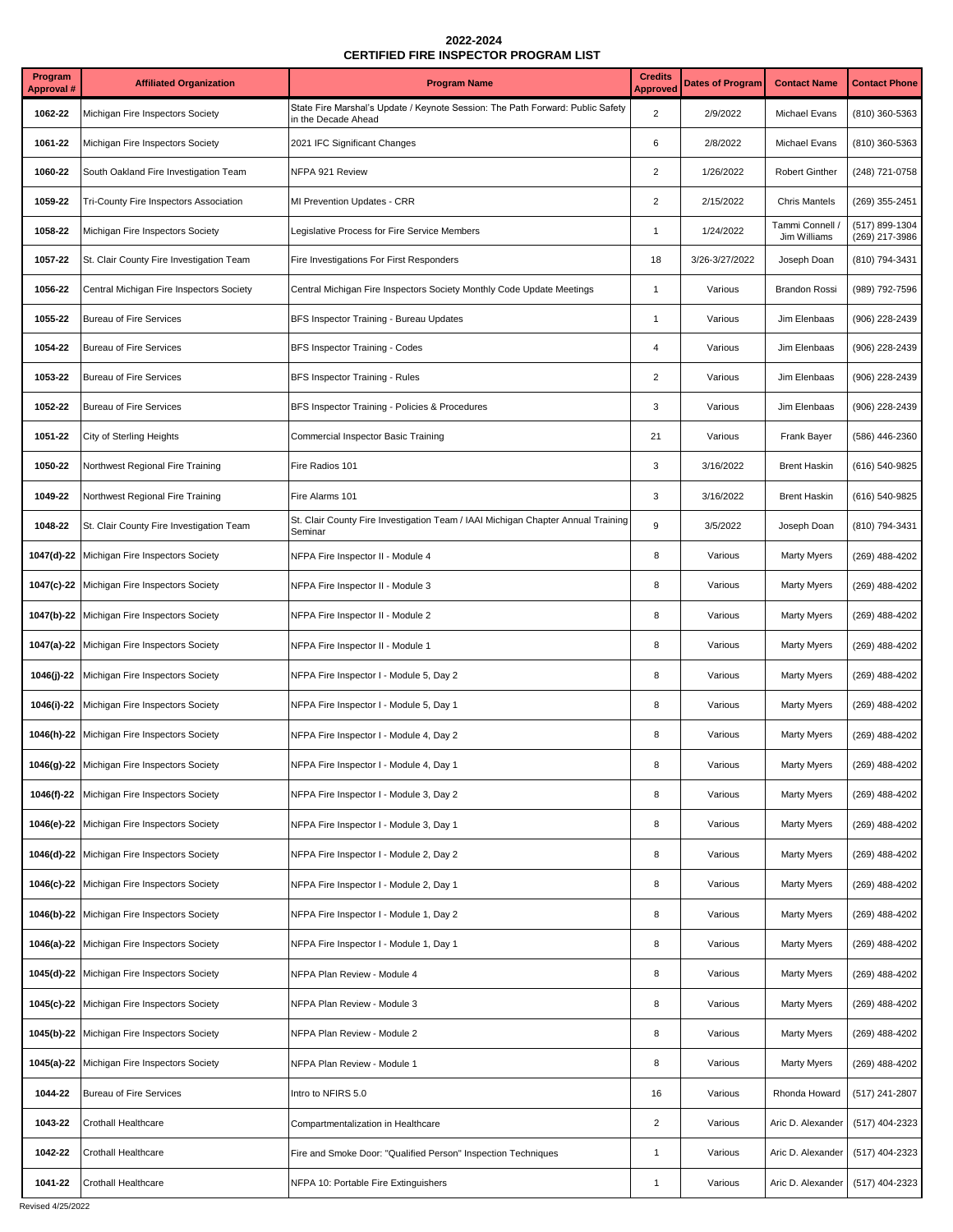| Program<br>Approval # | <b>Affiliated Organization</b> | <b>Program Name</b>                                                                                | <b>Credits</b><br><b>Approved</b> | <b>Dates of Program</b> | <b>Contact Name</b> | <b>Contact Phone</b> |
|-----------------------|--------------------------------|----------------------------------------------------------------------------------------------------|-----------------------------------|-------------------------|---------------------|----------------------|
| 1040-22               | <b>Crothall Healthcare</b>     | NFPA 25: Inspection, Testing and Maintaining Automatic Suppression System<br><b>BASICS</b>         | $\overline{2}$                    | Various                 | Aric D. Alexander   | (517) 404-2323       |
| 1039-22               | Crothall Healthcare            | NFPA 72: Fire Alarm BASICS                                                                         | $\overline{2}$                    | Various                 | Aric D. Alexander   | (517) 404-2323       |
| 1038-22               | Crothall Healthcare            | NFPA 99: Healthcare Occupancies                                                                    | 3                                 | Various                 | Aric D. Alexander   | (517) 404-2323       |
| 1037-22               | <b>Crothall Healthcare</b>     | NFPA 110: Emergency and Standby Power Systems                                                      | $\mathbf{1}$                      | Various                 | Aric D. Alexander   | (517) 404-2323       |
| 1036-22               | <b>Crothall Healthcare</b>     | Foundations: Regulatory Compliance in Healthcare                                                   | 6                                 | Various                 | Aric D. Alexander   | (517) 404-2323       |
| 1035-22               | <b>Vector Solutions</b>        | NFPA 1500 Hazard Communication (TS-403f)                                                           | $\mathbf{1}$                      | Various                 | Ellen Sakamoto      | (858) 592-6880       |
| 1034-22               | <b>Vector Solutions</b>        | NFPA 1500: Post-Traumatic Stree Disorder (PTSD) in the Fire Industry (4946)                        | $\overline{2}$                    | Various                 | Ellen Sakamoto      | (858) 592-6880       |
| 1033-22               | <b>Vector Solutions</b>        | NFPA 300: Standard for Preparedness and Reaponse to Active Shooter and/or<br>Hostile Events (4945) | 1.5                               | Various                 | Ellen Sakamoto      | (858) 592-6880       |
| 1032-22               | <b>Vector Solutions</b>        | Rope, Rope Rescue, Knots (TS-4943)                                                                 | $\mathbf{1}$                      | Various                 | Ellen Sakamoto      | (858) 592-6880       |
| 1031-22               | <b>Vector Solutions</b>        | Fire Service Health and Safety Part II (TS-4930)                                                   | $\mathbf{1}$                      | Various                 | Ellen Sakamoto      | (858) 592-6880       |
| 1030-22               | <b>Vector Solutions</b>        | Fire Service Health and Safety Part I (TS-4917)                                                    | $\mathbf{1}$                      | Various                 | Ellen Sakamoto      | (858) 592-6880       |
| 1029-22               | <b>Vector Solutions</b>        | Fire Alarm Systems (TS-4811)                                                                       | $\mathbf{1}$                      | Various                 | Ellen Sakamoto      | (858) 592-6880       |
| 1028-22               | <b>Vector Solutions</b>        | Fire Prevention and Public Education (TS-4810)                                                     | $\mathbf{1}$                      | Various                 | Ellen Sakamoto      | (858) 592-6880       |
| 1027-22               | <b>Vector Solutions</b>        | Building Construction (TS-4809)                                                                    | $\mathbf{1}$                      | Various                 | Ellen Sakamoto      | (858) 592-6880       |
| 1026-22               | <b>Vector Solutions</b>        | How to Read a Building (TS-1805)                                                                   | 0.5                               | Various                 | Ellen Sakamoto      | (858) 592-6880       |
| 1025-22               | <b>Vector Solutions</b>        | Assembly Occupancy Fire and Life Safety Inspection<br>$(TS-4803)$                                  | 0.5                               | Various                 | Ellen Sakamoto      | (858) 592-6880       |
| 1024-22               | <b>Vector Solutions</b>        | High Rise Fire and Life Safety Inspection (TS-4802)                                                | 0.5                               | Various                 | Ellen Sakamoto      | (858) 592-6880       |
| 1023-22               | <b>Vector Solutions</b>        | NFPA 1021 Professional Ethics (TS-4086)                                                            | $\mathbf{1}$                      | Various                 | Ellen Sakamoto      | (858) 592-6880       |
| 1022-22               | <b>Vector Solutions</b>        | NFPA 1021 Fire Department Communication (TS4083)                                                   | $\mathbf{1}$                      | Various                 | Ellen Sakamoto      | (858) 592-6880       |
| 1021-22               | <b>Vector Solutions</b>        | NFPA 1021 Labor Relations (TS-4080)                                                                | $\mathbf{1}$                      | Various                 | Ellen Sakamoto      | (858) 592-6880       |
| 1020-22               | <b>Vector Solutions</b>        | NFPA 1021 Public Education Programs (TS-4079)                                                      | $\mathbf{1}$                      | Various                 | Ellen Sakamoto      | (858) 592-6880       |
| 1019-22               | <b>Vector Solutions</b>        | NFPA 1021 Incident Response Safety (TS-4073)                                                       | $\mathbf{1}$                      | Various                 | Ellen Sakamoto      | (858) 592-6880       |
| 1018-22               | <b>Vector Solutions</b>        | NFPA 1021 Incident Scene Communication (TS-4068)                                                   | $\mathbf{1}$                      | Various                 | Ellen Sakamoto      | (858) 592-6880       |
| 1017-22               | <b>Vector Solutions</b>        | NFPA 1021 Pre-Incident Planning (TS-4067)                                                          | $\mathbf{1}$                      | Various                 | Ellen Sakamoto      | (858) 592-6880       |
| 1016-22               | <b>Vector Solutions</b>        | NFPA 1021 Fire Investigation (TS-4066)                                                             | $\mathbf{1}$                      | Various                 | Ellen Sakamoto      | (858) 592-6880       |
| 1015-22               | Vector Solutions               | NFPA 1021 Fire and Life Safety Inspections (TS-4065)                                               | $\mathbf{1}$                      | Various                 | Ellen Sakamoto      | (858) 592-6880       |
| 1014-22               | <b>Vector Solutions</b>        | NFPA 1021 Legal Responsibilities and Liabilities (TS-4053)                                         | $\mathbf{1}$                      | Various                 | Ellen Sakamoto      | (858) 592-6880       |
| 1013-22               | <b>Vector Solutions</b>        | NFPA 1001 Fire Prevention and Public Education (TS-4019)                                           | $\mathbf{1}$                      | Various                 | Ellen Sakamoto      | (858) 592-6880       |
| 1012-22               | <b>Vector Solutions</b>        | NFPA 1001 Fire Department Communications (TS-4018)                                                 | $\mathbf{1}$                      | Various                 | Ellen Sakamoto      | (858) 592-6880       |
| 1011-22               | <b>Vector Solutions</b>        | NFPA 1001 Protection of Evidence of Fire Origin & Cause<br>(TS-4017)                               | $\mathbf{1}$                      | Various                 | Ellen Sakamoto      | (858) 592-6880       |
| 1010-22               | Vector Solutions               | NFPA 1001 Fire Detection, Alarm, & Suppression Systems (TS-4015)                                   | $\mathbf{1}$                      | Various                 | Ellen Sakamoto      | (858) 592-6880       |
| 1009-22               | <b>Vector Solutions</b>        | NFPA 1001 Fire Hose (TS-4012)                                                                      | $\mathbf{1}$                      | Various                 | Ellen Sakamoto      | (858) 592-6880       |
| 1008-22               | <b>Vector Solutions</b>        | NFPA 1001 Water Supply (TS-4011)                                                                   | $\mathbf{1}$                      | Various                 | Ellen Sakamoto      | (858) 592-6880       |
| 1007-22               | <b>Vector Solutions</b>        | NFPA 1001 Portable Extinguishers (ts-4005)                                                         | $\mathbf{1}$                      | Various                 | Ellen Sakamoto      | (858) 592-6880       |
| 1006-22               | <b>Vector Solutions</b>        | NFPA 1001 Building Construction (TS-4003)                                                          | $\mathbf{1}$                      | Various                 | Ellen Sakamoto      | (858) 592-6880       |
| 1005-22               | <b>Vector Solutions</b>        | NFPA 1001 Fire Behavior (TS-4002)                                                                  | $\mathbf{1}$                      | Various                 | Ellen Sakamoto      | (858) 592-6880       |